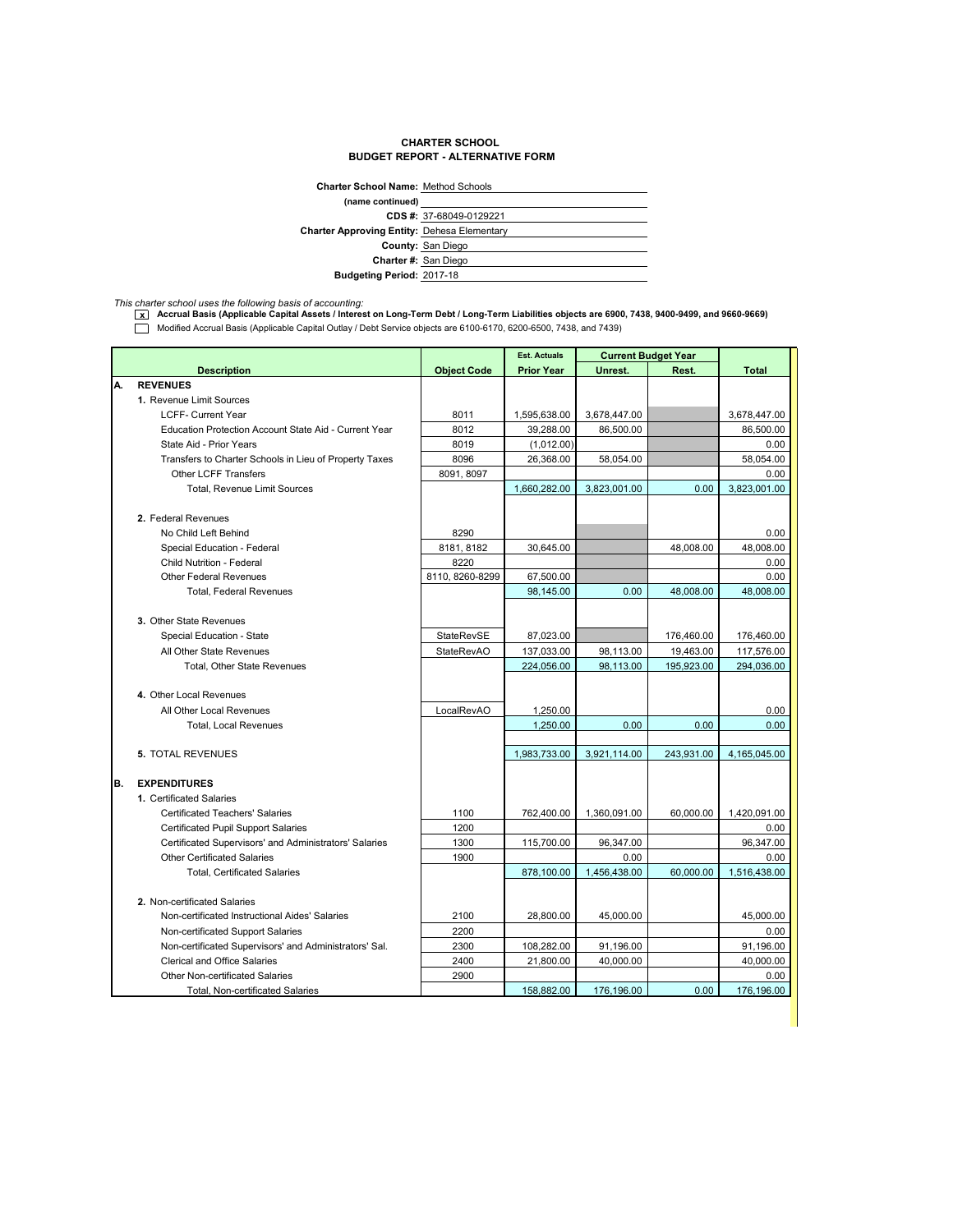|                                                                       |                    | <b>Est. Actuals</b> |                        | <b>Current Budget Year</b> |                   |
|-----------------------------------------------------------------------|--------------------|---------------------|------------------------|----------------------------|-------------------|
| <b>Description</b>                                                    | <b>Object Code</b> | <b>Prior Year</b>   | Unrest.                | Rest.                      | <b>Total</b>      |
| 3. Employee Benefits                                                  |                    |                     |                        |                            |                   |
| <b>STRS</b><br><b>PERS</b>                                            | 3101-3102          |                     |                        |                            | 0.00              |
|                                                                       | 3201-3202          |                     |                        |                            | 0.00              |
| OASDI / Medicare / Alternative<br><b>Health and Welfare Benefits</b>  | 3301-3302          | 42,790.00           | 86,647.00              |                            | 86,647.00         |
|                                                                       | 3401-3402          | 23,480.00           | 99,000.00<br>21,872.00 |                            | 99,000.00         |
| Unemployment Insurance                                                | 3501-3502          | 3,308.00            |                        |                            | 21,872.00         |
| Workers' Compensation Insurance                                       | 3601-3602          | 3,880.00            | 33,979.00              |                            | 33,979.00         |
| OPEB, Allocated                                                       | 3701-3702          |                     |                        |                            | 0.00              |
| <b>OPEB, Active Employees</b>                                         | 3751-3752          |                     |                        |                            | 0.00              |
| PERS Reduction (for revenue limit funded schools)                     | 3801-3802          |                     |                        |                            | 0.00              |
| <b>Other Employee Benefits</b>                                        | 3901-3902          | 6,103.00            | 84,632.00              |                            | 84.632.00         |
| Total, Employee Benefits                                              |                    | 79,561.00           | 326,130.00             | 0.00                       | 326,130.00        |
|                                                                       |                    |                     |                        |                            |                   |
| 4. Books and Supplies                                                 |                    |                     |                        |                            |                   |
| Approved Textbooks and Core Curricula Materials                       | 4100               | 45,140.00           | 767,500.00             |                            | 767,500.00        |
| Books and Other Reference Materials                                   | 4200               | 0.00                | 33,750.00              | 0.00                       | 33,750.00         |
| <b>Materials and Supplies</b>                                         | 4300               | 10,000.00           | 16,357.00              | 19,643.00                  | 36,000.00         |
| Noncapitalized Equipment                                              | 4400               | 2,000.00            | 112,500.00             |                            | 112,500.00        |
| Food                                                                  | 4700               |                     |                        |                            | $0.00\,$          |
| Total, Books and Supplies                                             |                    | 57,140.00           | 930,107.00             | 19,643.00                  | 949,750.00        |
|                                                                       |                    |                     |                        |                            |                   |
| 5. Services and Other Operating Expenditures                          |                    |                     |                        |                            |                   |
| Subagreements for Services                                            | 5100               |                     |                        |                            | 0.00              |
| <b>Travel and Conferences</b>                                         | 5200               | 9.500.00            | 14,000.00              |                            | 14,000.00         |
| Dues and Memberships                                                  | 5300               | 1.480.00            | 2,250.00               |                            | 2,250.00          |
| Insurance                                                             | 5400               | 3,437.00            | 11,250.00              |                            | 11,250.00         |
| Operations and Housekeeping Services                                  | 5500               | 15,000.00           | 19,000.00              |                            | 19,000.00         |
| Rentals, Leases, Repairs, and Noncap. Improvements                    | 5600               | 142,241.00          | 206,172.00             |                            | 206,172.00        |
| Professional/Consulting Services & Operating Expend.                  | 5800               | 346,708.00          | 488,777.00             | 164,288.00                 | 653,065.00        |
| Communications                                                        | 5900               | 11,000.00           | 12,500.00              |                            | 12,500.00         |
| Total, Services and Other Operating Expenditures                      |                    | 529,366.00          | 753,949.00             | 164,288.00                 | 918,237.00        |
|                                                                       |                    |                     |                        |                            |                   |
| 6. Capital Outlay (Objects 6100-6170, 6200-6500 - modified accrual ba |                    |                     |                        |                            |                   |
| Sites and Improvements of Sites                                       | 6100-6170          |                     |                        |                            | 0.00              |
| Buildings and Improvements of Buildings                               | 6200               |                     |                        |                            | 0.00              |
| Books and Media for New School Libraries or Major                     |                    |                     |                        |                            |                   |
| <b>Expansion of School Libraries</b>                                  | 6300               |                     |                        |                            | 0.00              |
| Equipment                                                             | 6400               |                     |                        |                            | 0.00              |
| <b>Equipment Replacement</b>                                          | 6500               |                     |                        |                            | 0.00              |
| Depreciation Expense (for full accrual basis only)                    | 6900               |                     |                        |                            | 0.00              |
| Total, Capital Outlay                                                 |                    | 0.00                | 0.00                   | 0.00                       | 0.00              |
|                                                                       |                    |                     |                        |                            |                   |
| 7. Other Outgo                                                        |                    |                     |                        |                            |                   |
| Tuition to Other Schools                                              | 7110-7143          |                     |                        |                            | 0.00              |
| Transfers of Pass-through Revenues to Other LEAs                      | 7211-7213          |                     |                        |                            | 0.00              |
| Transfers of Apportionments to Other LEAs - Spec. Ed.                 | 7221-7223SE        |                     |                        |                            | 0.00              |
| Transfers of Apportionments to Other LEAs - All Other                 | 7221-7223AO        |                     |                        |                            | 0.00              |
| All Other Transfers                                                   | 7281-7299          |                     |                        |                            | 0.00              |
| Debt Service:                                                         |                    |                     |                        |                            |                   |
| Interest                                                              | 7438               | 18,621.00           |                        |                            | 0.00              |
| Principal                                                             | 7439               |                     |                        |                            | 0.00              |
| Total, Other Outgo                                                    |                    | 18,621.00           | 0.00                   | 0.00                       | 0.00 <sub>1</sub> |
|                                                                       |                    |                     |                        |                            |                   |
| 8. TOTAL EXPENDITURES                                                 |                    | 1,721,670.00        | 3,642,820.00           | 243,931.00                 | 3,886,751.00      |
|                                                                       |                    |                     |                        |                            |                   |
| С.<br><b>EXCESS (DEFICIENCY) OF REVENUES OVER EXPEND.</b>             |                    |                     |                        |                            |                   |
| BEFORE OTHER FINANCING SOURCES AND USES (A5-B8)                       |                    | 262,063.00          | 278,294.00             | 0.00                       | 278,294.00        |
|                                                                       |                    |                     |                        |                            |                   |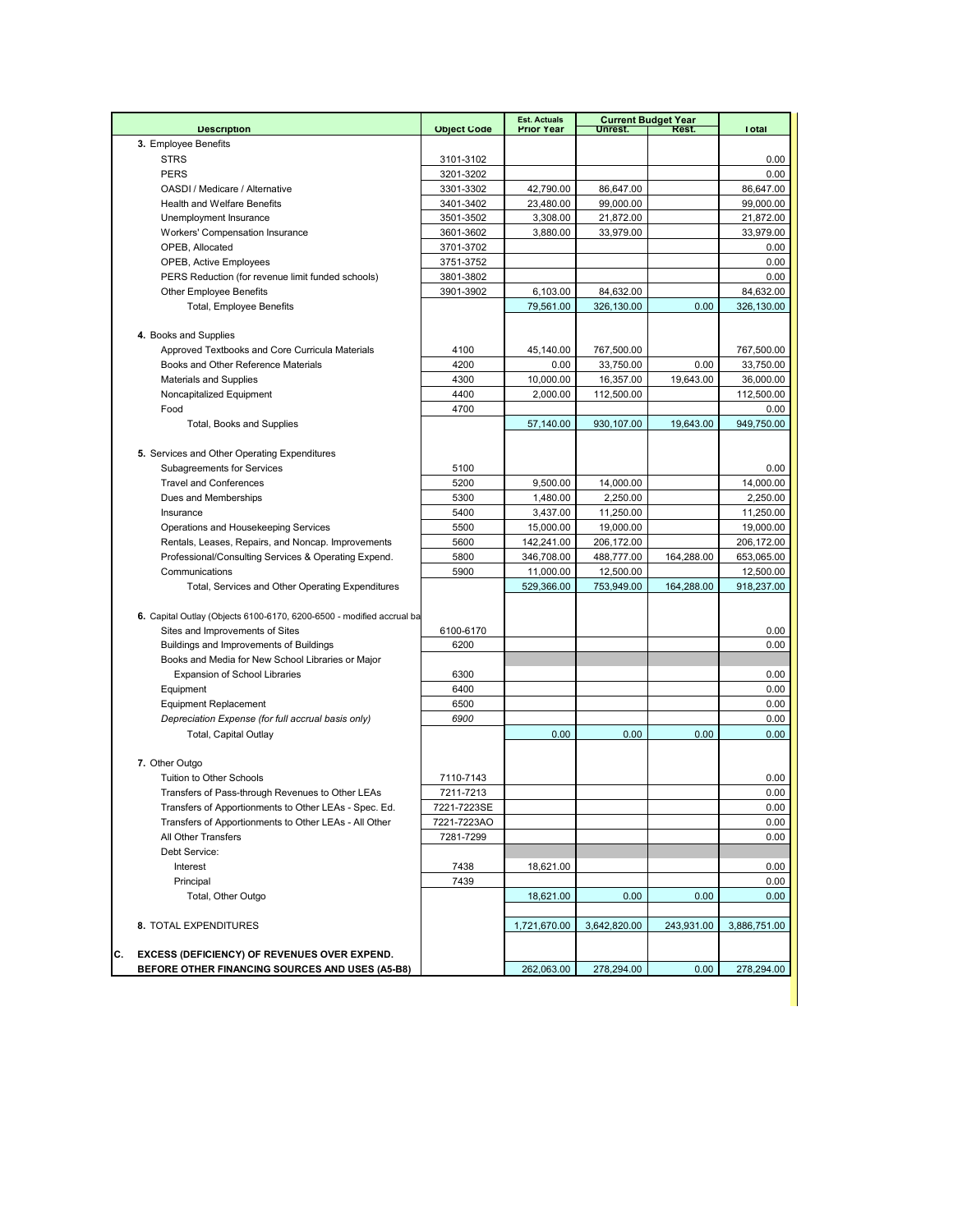|    |                                                                  |                    | <b>Est. Actuals</b> |            | <b>Current Budget Year</b> |              |
|----|------------------------------------------------------------------|--------------------|---------------------|------------|----------------------------|--------------|
|    | <b>Description</b>                                               | <b>Object Code</b> | <b>Prior Year</b>   | Unrest.    | Rest.                      | <b>Total</b> |
| D. | <b>OTHER FINANCING SOURCES / USES</b>                            |                    |                     |            |                            |              |
|    | 1. Other Sources                                                 | 8930-8979          |                     |            |                            | 0.00         |
|    | 2. Less: Other Uses                                              | 7630-7699          |                     |            |                            | 0.00         |
|    | 3. Contributions Between Unrestricted and Restricted Accounts    |                    |                     |            |                            |              |
|    | (must net to zero)                                               | 8980-8999          |                     |            |                            | 0.00         |
|    |                                                                  |                    |                     |            |                            |              |
|    | 4. TOTAL OTHER FINANCING SOURCES / USES                          |                    | 0.00                | 0.00       | 0.00                       | 0.00         |
|    |                                                                  |                    |                     |            |                            |              |
| E. | NET INCREASE (DECREASE) IN FUND BALANCE (C + D4)                 |                    | 262,063.00          | 278,294.00 | 0.00                       | 278,294.00   |
|    |                                                                  |                    |                     |            |                            |              |
| F. | <b>FUND BALANCE, RESERVES</b>                                    |                    |                     |            |                            |              |
|    | 1. Beginning Fund Balance                                        |                    |                     |            |                            |              |
|    | a. As of July 1                                                  | 9791               | (7, 377.05)         | 254,685.95 |                            | 254,685.95   |
|    | b. Adjustments to Beginning Balance                              | 9793, 9795         |                     |            |                            | 0.00         |
|    | c. Adjusted Beginning Balance                                    |                    | (7, 377.05)         | 254,685.95 | 0.00                       | 254,685.95   |
|    | 2. Ending Fund Balance, June 30 $(E + F.1.c.)$                   |                    | 254,685.95          | 532,979.95 | 0.00                       | 532,979.95   |
|    |                                                                  |                    |                     |            |                            |              |
|    | Components of Ending Fund Balance (Optional):<br>a. Reserve For: |                    |                     |            |                            |              |
|    |                                                                  |                    |                     |            |                            |              |
|    | Revolving Cash (equals object 9130)                              | 9711               |                     |            |                            |              |
|    | Stores (equals object 9320)                                      | 9712               |                     |            |                            |              |
|    | Prepaid Expenditures (equals object 9330)                        | 9713               |                     |            |                            |              |
|    | All Others                                                       | 9719               |                     |            |                            |              |
|    | <b>General Reserve</b>                                           | 9730               |                     |            |                            |              |
|    | <b>Legally Restricted Balance</b>                                | 9740               |                     |            |                            |              |
|    | b. Designated Amounts:                                           |                    |                     |            |                            |              |
|    | Designated for Economic Uncertainties                            | 9770               |                     |            |                            |              |
|    | Designated for Unrealized Gains of Investments &                 |                    |                     |            |                            |              |
|    | Cash in County Treasury                                          | 9775               |                     |            |                            |              |
|    | <b>Other Designations</b>                                        | 9780               |                     |            |                            |              |
|    | c. Undesignated / Unappropriated Amount                          | 9790               | 254,685.95          |            |                            |              |
|    |                                                                  |                    |                     |            |                            |              |
|    | Components of Ending Fund Balance (Budget):                      |                    |                     |            |                            |              |
|    | a. Nonspendable                                                  |                    |                     |            |                            |              |
|    | Revolving Cash (equals object 9130)                              | 9711               |                     |            |                            | 0.00         |
|    | Stores (equals object 9320)                                      | 9712               |                     |            |                            | 0.00         |
|    | Prepaid Expenditures (equals object 9330)                        | 9713               |                     |            |                            | 0.00         |
|    | All Others                                                       | 9719               |                     |            |                            | 0.00         |
|    | b. Restricted                                                    | 9740               |                     |            |                            | 0.00         |
|    | c. Committed                                                     |                    |                     |            |                            |              |
|    | <b>Stabilization Arrangements</b>                                | 9750               |                     |            |                            | 0.00         |
|    | <b>Other Commitments</b>                                         | 9760               |                     |            |                            | 0.00         |
|    | d. Assigned                                                      |                    |                     |            |                            |              |
|    | <b>Other Assignments</b>                                         | 9780               |                     |            |                            | 0.00         |
|    | e. Unassigned/Unappropriated                                     |                    |                     |            |                            |              |
|    | Reserve for Economic Uncertainties                               | 9789               |                     | 109,284.60 |                            | 109,284.60   |
|    | Unassigned / Unappropriated Amount                               | 9790               |                     | 423,695.35 | 0.00                       | 423,695.35   |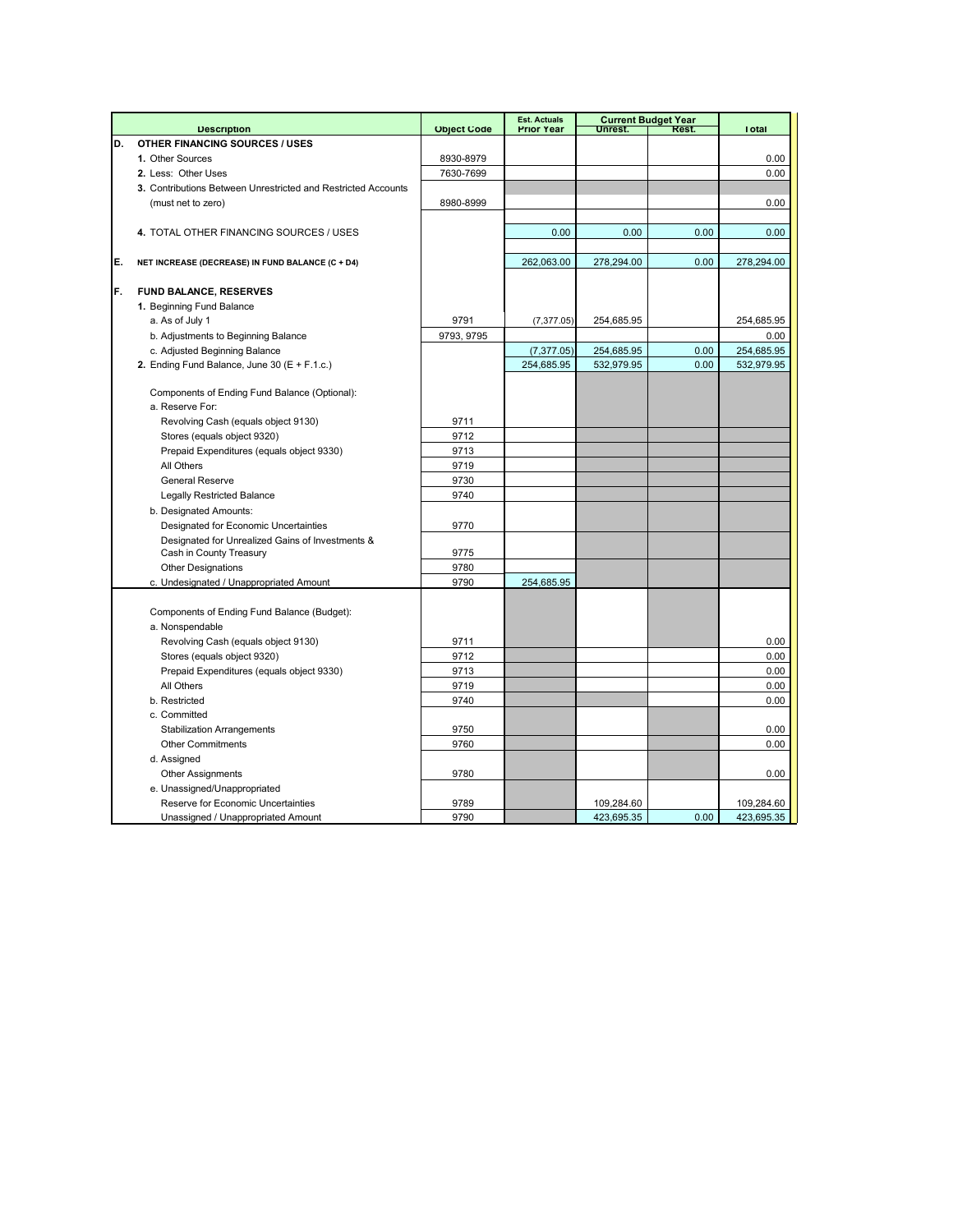## **CHARTER SCHOOL MULTI-YEAR PROJECTION - ALTERNATIVE FORM**

| <b>Charter School Name: Method Schools</b>         |                         |  |  |
|----------------------------------------------------|-------------------------|--|--|
| (name continued)                                   |                         |  |  |
|                                                    | CDS #: 37-68049-0129221 |  |  |
| <b>Charter Approving Entity: Dehesa Elementary</b> |                         |  |  |
|                                                    | County: San Diego       |  |  |
|                                                    | Charter #: San Diego    |  |  |
| <b>Fiscal Year: 2017-18</b>                        |                         |  |  |
|                                                    |                         |  |  |

*This charter school uses the following basis of accounting:*  **Accrual Basis (Applicable Capital Assets / Interest on Long-Term Debt / Long-Term Liabilities objects are 6900, 7438, 9400-9499, and 9660-9669)**

**X** Modified Accrual Basis (Applicable Capital Outlay / Debt Service objects are 6100-6170, 6200-6500, 7438, and 7439)

|                                                                        |                    | FY 2017-18          |                   | <b>Totals for</b> | <b>Totals for</b>      |              |
|------------------------------------------------------------------------|--------------------|---------------------|-------------------|-------------------|------------------------|--------------|
| <b>Description</b>                                                     | <b>Object Code</b> | <b>Unrestricted</b> | <b>Restricted</b> | Total             | 2018-19                | 2019-20      |
| <b>REVENUES</b><br>Α.                                                  |                    |                     |                   |                   |                        |              |
| 1. Revenue Limit Sources                                               |                    |                     |                   |                   |                        |              |
| State Aid - Current Year                                               | 8011               | 3.678.447.00        | 0.00              | 3.678.447.00      | 3.958.735.00           | 4.249.860.00 |
| Education Protection Account State Aid - Current Year                  | 8015               | 86,500.00           | 0.00              | 86,500.00         | 90.825.00              | 95.366.00    |
| State Aid - Prior Years                                                | 8019               | 0.00                | 0.00              | 0.00              |                        |              |
| Transfers to Charter in Lieu of Property Taxes                         | 8096               | 58.054.00           | 0.00              | 58.054.00         | 60.957.00              | 64.005.00    |
| <b>Other LCFF Transfers</b>                                            | 8091, 8097         | 0.00                | 0.00              | 0.00              |                        |              |
| Total, Revenue Limit Sources                                           |                    | 3,823,001.00        | 0.00              | 3,823,001.00      | 4,110,517.00           | 4,409,231.00 |
|                                                                        |                    |                     |                   |                   |                        |              |
| 2. Federal Revenues                                                    |                    |                     |                   |                   |                        |              |
| No Child Left Behind                                                   | 8290               | 0.00                | 0.00              | 0.00              |                        |              |
| Special Education - Federal                                            | 8181, 8182         | 0.00                | 48.008.00         | 48.008.00         | 50,408.00              | 52,928.00    |
| Child Nutrition - Federal                                              | 8220               | 0.00                | 0.00              | 0.00              |                        |              |
| <b>Other Federal Revenues</b>                                          | 8110, 8260-8299    | 0.00                | 0.00              | 0.00              |                        |              |
| <b>Total, Federal Revenues</b>                                         |                    | 0.00                | 48.008.00         | 48.008.00         | 50,408.00              | 52.928.00    |
|                                                                        |                    |                     |                   |                   |                        |              |
| 3. Other State Revenues                                                |                    |                     |                   |                   |                        |              |
| Special Education - State                                              | <b>StateRevSE</b>  | 0.00                | 176,460.00        | 176,460.00        | 185,283.00             | 194,547.00   |
| All Other State Revenues                                               | StateRevAO         | 98.113.00           | 19.463.00         | 117.576.00        | 103.593.00             | 108,773.00   |
| <b>Total, Other State Revenues</b>                                     |                    | 98.113.00           | 195.923.00        | 294,036.00        | 288.876.00             | 303.320.00   |
|                                                                        |                    |                     |                   |                   |                        |              |
| 4. Other Local Revenues                                                |                    |                     |                   |                   |                        |              |
| All Other Local Revenues                                               | LocalRevAO         | 0.00                | 0.00              | 0.00              |                        |              |
| <b>Total, Local Revenues</b>                                           |                    | 0.00                | 0.00              | 0.00              | 0.00                   | 0.00         |
|                                                                        |                    |                     |                   |                   |                        |              |
| 5. TOTAL REVENUES                                                      |                    | 3.921.114.00        | 243.931.00        | 4.165.045.00      | 4.449.801.00           | 4.765.479.00 |
|                                                                        |                    |                     |                   |                   |                        |              |
| B.<br><b>EXPENDITURES</b>                                              |                    |                     |                   |                   |                        |              |
| 1. Certificated Salaries                                               |                    |                     |                   |                   |                        |              |
| Certificated Teachers' Salaries                                        | 1100<br>1200       | 1.360.091.00        | 60.000.00         | 1,420,091.00      | 1.520.093.00           | 1,610,596.00 |
| <b>Certificated Pupil Support Salaries</b>                             |                    | 0.00                | 0.00              | 0.00              |                        |              |
| Certificated Supervisors' and Administrators' Salaries                 | 1300<br>1900       | 96,347.00           | 0.00              | 96,347.00         | 61,500.00<br>98,756.00 | 63,038.00    |
| <b>Other Certificated Salaries</b>                                     |                    | 0.00                | 0.00              | 0.00              |                        | 101,225.00   |
| <b>Total, Certificated Salaries</b>                                    |                    | 1.456.438.00        | 60,000.00         | 1.516.438.00      | 1.680.349.00           | 1.774.859.00 |
| 2. Non-certificated Salaries                                           |                    |                     |                   |                   |                        |              |
| Non-certificated Instructional Aides' Salaries                         | 2100               |                     | 0.00              |                   | 46.125.00              |              |
|                                                                        | 2200               | 45,000.00           |                   | 45,000.00         |                        | 47,278.00    |
| Non-certificated Support Salaries                                      |                    | 0.00                | 0.00              | 0.00              |                        |              |
| Non-certificated Supervisors' and Administrators' Sal.                 | 2300               | 91.196.00           | 0.00              | 91.196.00         | 93.476.00              | 95,813.00    |
| <b>Clerical and Office Salaries</b><br>Other Non-certificated Salaries | 2400               | 40.000.00           | 0.00              | 40.000.00         | 41.000.00              | 42.025.00    |
|                                                                        | 2900               | 0.00                | 0.00              | 0.00              |                        |              |
| <b>Total, Non-certificated Salaries</b>                                |                    | 176,196.00          | 0.00              | 176,196.00        | 180,601.00             | 185,116.00   |
|                                                                        |                    |                     |                   |                   |                        |              |
|                                                                        |                    |                     |                   |                   |                        |              |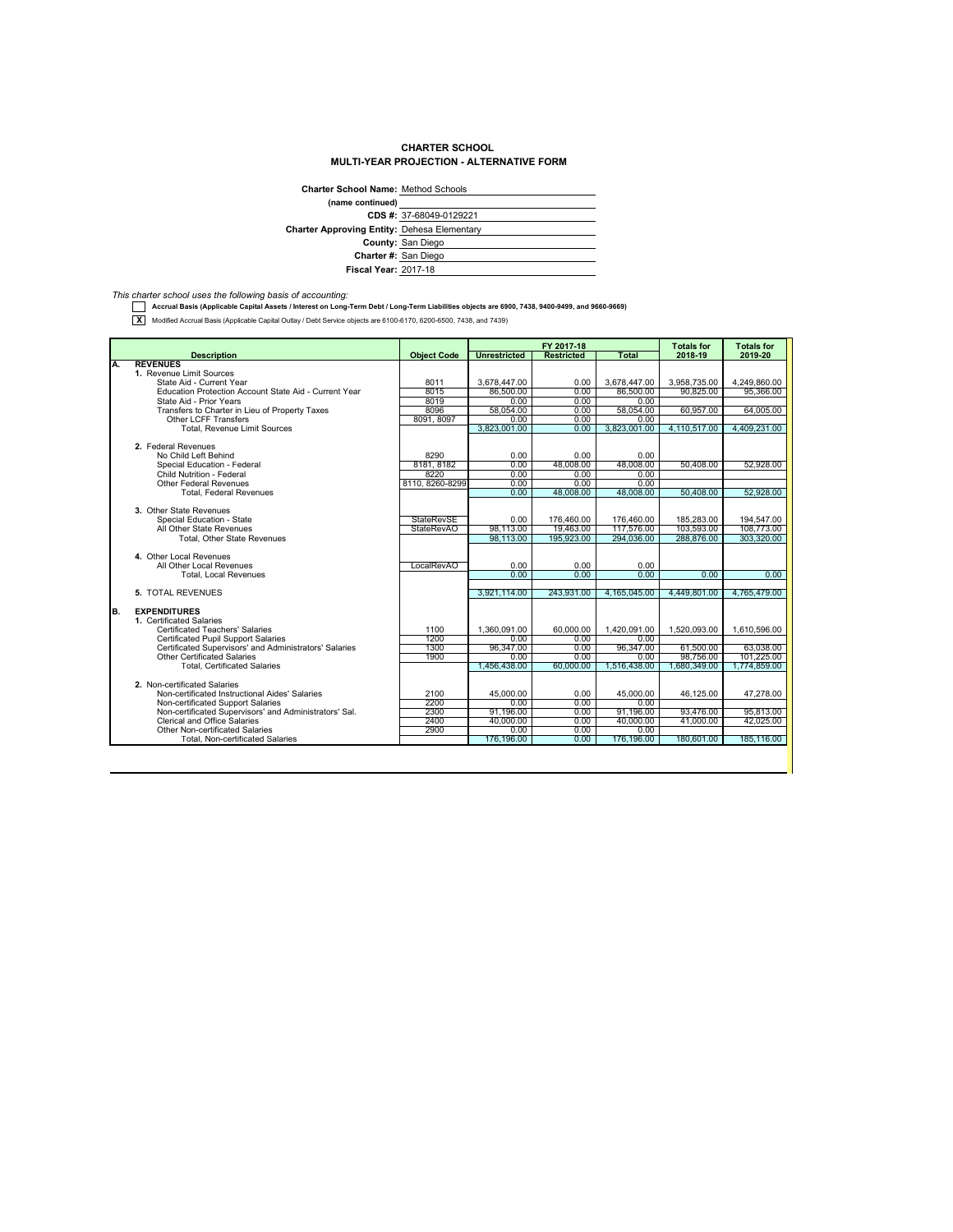|                                                                                                              |                        |                         | FY 2017-18        |                        | <b>Totals for</b>      | <b>Totals for</b>      |
|--------------------------------------------------------------------------------------------------------------|------------------------|-------------------------|-------------------|------------------------|------------------------|------------------------|
| <b>Description</b>                                                                                           | <b>Object Code</b>     | <b>Unrestricted</b>     | <b>Restricted</b> | Total                  | 2018-19                | 2019-20                |
| 3. Employee Benefits                                                                                         |                        |                         |                   |                        |                        |                        |
| <b>STRS</b><br><b>PERS</b>                                                                                   | 3101-3102              | 0.00<br>0.00            | $0.00 -$<br>0.00  | $0.00 -$<br>0.00       |                        |                        |
| OASDI / Medicare / Alternative                                                                               | 3201-3202<br>3301-3302 | 86.647.00               | 0.00              | 86.647.00              | 88.813.00              | 91,033.00              |
| <b>Health and Welfare Benefits</b>                                                                           | 3401-3402              | 99.000.00               | 0.00              | 99.000.00              | 106,000.00             | 110,000.00             |
| Unemployment Insurance                                                                                       | 3501-3502              | 21,872.00               | 0.00              | 21,872.00              | 22.246.00              | 22.629.00              |
| Workers' Compensation Insurance                                                                              | 3601-3602              | 33.979.00               | 0.00              | 33.979.00              | 34.828.00              | 35,699.00              |
| OPEB. Allocated                                                                                              | 3701-3702              | 0.00                    | 0.00              | 0.00                   |                        |                        |
| <b>OPEB, Active Employees</b>                                                                                | 3751-3752              | 0.00                    | 0.00              | 0.00                   |                        |                        |
| PERS Reduction (for revenue limit funded schools)                                                            | 3801-3802              | 0.00                    | 0.00              | 0.00                   |                        |                        |
| <b>Other Employee Benefits</b>                                                                               | 3901-3902              | 84,632.00               | 0.00              | 84.632.00              | 93.047.00              | 97,999.00              |
| <b>Total, Employee Benefits</b>                                                                              |                        | 326,130.00              | 0.00              | 326,130.00             | 344.934.00             | 357,360.00             |
|                                                                                                              |                        |                         |                   |                        |                        |                        |
| 4. Books and Supplies                                                                                        |                        |                         |                   |                        |                        |                        |
| Approved Textbooks and Core Curricula Materials                                                              | 4100<br>4200           | 767.500.00              | 0.00<br>0.00      | 767,500.00             | 793.375.00             | 817,809.00             |
| Books and Other Reference Materials<br>Materials and Supplies                                                | 4300                   | 33.750.00<br>16,357.00  | 19.643.00         | 33,750.00<br>36,000.00 | 36.338.00<br>38.760.00 | 38.021.00<br>40.555.00 |
| Noncapitalized Equipment                                                                                     | 4400                   | 112,500.00              | 0.00              | 112,500.00             | 121,125.00             | 126,735.00             |
| Food                                                                                                         | 4700                   | 0.00                    | 0.00              | 0.00                   |                        |                        |
| Total, Books and Supplies                                                                                    |                        | 930.107.00              | 19.643.00         | 949.750.00             | 989.598.00             | 1.023.120.00           |
|                                                                                                              |                        |                         |                   |                        |                        |                        |
| 5. Services and Other Operating Expenditures                                                                 |                        |                         |                   |                        |                        |                        |
| Subagreements for Services                                                                                   | 5100                   | 0.00                    | 0.00              | 0.00                   |                        |                        |
| <b>Travel and Conferences</b>                                                                                | 5200                   | 14.000.00               | $0.00 -$          | 14.000.00              | 14.280.00              | 14.566.00              |
| Dues and Memberships                                                                                         | 5300                   | 2.250.00                | 0.00              | 2.250.00               | 2.423.00               | 2.535.00               |
| Insurance                                                                                                    | 5400                   | 11,250.00               | 0.00              | 11,250.00              | 12.113.00              | 12,674.00              |
| Operations and Housekeeping Services                                                                         | 5500                   | 19,000.00               | 0.00              | 19.000.00              | 19,380.00              | 19,768.00              |
| Rentals, Leases, Repairs, and Noncap. Improvements                                                           | 5600                   | 206,172.00              | 0.00              | 206,172.00             | 210,295.00             | 214,501.00             |
| Professional/Consulting Services and Operating Expend.                                                       | 5800                   | 488,777.00              | 164.288.00        | 653,065.00             | 707,878.00             | 736,553.00             |
| Communications                                                                                               | 5900                   | 12,500.00<br>753,949.00 | $0.00 -$          | 12,500.00              | 12.750.00              | 13,005.00              |
| Total, Services and Other Operating Expenditures                                                             |                        |                         | 164,288.00        | 918,237.00             | 979,119.00             | 1,013,602.00           |
| 6. Capital Outlay (Objects 6100-6170, 6200-6500 for mod, accrual bas                                         |                        |                         |                   |                        |                        |                        |
| Sites and Improvements of Sites                                                                              | 6100-6170              | 0.00                    | 0.00              | 0.00                   |                        |                        |
| Buildings and Improvements of Buildings                                                                      | 6200                   | 0.00                    | 0.00              | 0.00                   |                        |                        |
| Books and Media for New School Libraries or Maior                                                            |                        |                         |                   |                        |                        |                        |
| <b>Expansion of School Libraries</b>                                                                         | 6300                   | 0.00                    | 0.00              | 0.00                   |                        |                        |
| Equipment                                                                                                    | 6400                   | 0.00                    | 0.00              | 0.00                   |                        |                        |
| <b>Equipment Replacement</b>                                                                                 | 6500                   | 0.00                    | 0.00              | 0.00                   |                        |                        |
| Depreciation Expense (for full accrual only)                                                                 | 6900                   | 0.00                    | 0.00              | 0.00                   |                        |                        |
| <b>Total, Capital Outlav</b>                                                                                 |                        | 0.00                    | 0.00              | 0.00                   | 0.00                   | 0.00                   |
|                                                                                                              |                        |                         |                   |                        |                        |                        |
| 7. Other Outgo<br>Tuition to Other Schools                                                                   |                        | 0.00                    | 0.00              | 0.00                   |                        |                        |
| Transfers of Pass-through Revenues to Other LEAs                                                             | 7110-7143<br>7211-7213 | 0.00                    | 0.00              | 0.00                   |                        |                        |
| Transfers of Apportionments to Other LEAs - Spec. Ed.                                                        | 7221-7223SE            | 0.00                    | 0.00              | 0.00                   |                        |                        |
| Transfers of Apportionments to Other LEAs - All Other                                                        | 7221-7223AO            | 0.00                    | 0.00              | 0.00                   |                        |                        |
| All Other Transfers                                                                                          | 7281-7299              | 0.00                    | 0.00              | 0.00                   |                        |                        |
| Debt Service:                                                                                                |                        |                         |                   |                        |                        |                        |
| Interest                                                                                                     | 7438                   | 0.00                    | 0.00              | 0.00                   |                        |                        |
| Principal                                                                                                    | 7439                   | 0.00                    | 0.00              | 0.00                   |                        |                        |
| Total, Other Outgo                                                                                           |                        | 0.00                    | 0.00              | 0.00                   | 0.00                   | 0.00                   |
|                                                                                                              |                        |                         |                   |                        |                        |                        |
| 8. TOTAL EXPENDITURES                                                                                        |                        | 3.642.820.00            | 243.931.00        | 3,886,751.00           | 4.174.601.00           | 4.354.057.00           |
|                                                                                                              |                        |                         |                   |                        |                        |                        |
| c.<br><b>EXCESS (DEFICIENCY) OF REVENUES OVER EXPEND.</b><br>BEFORE OTHER FINANCING SOURCES AND USES (A5-B8) |                        | 278,294.00              | 0.00              | 278,294.00             | 275,200.00             | 411,422.00             |
|                                                                                                              |                        |                         |                   |                        |                        |                        |
|                                                                                                              |                        |                         |                   |                        |                        |                        |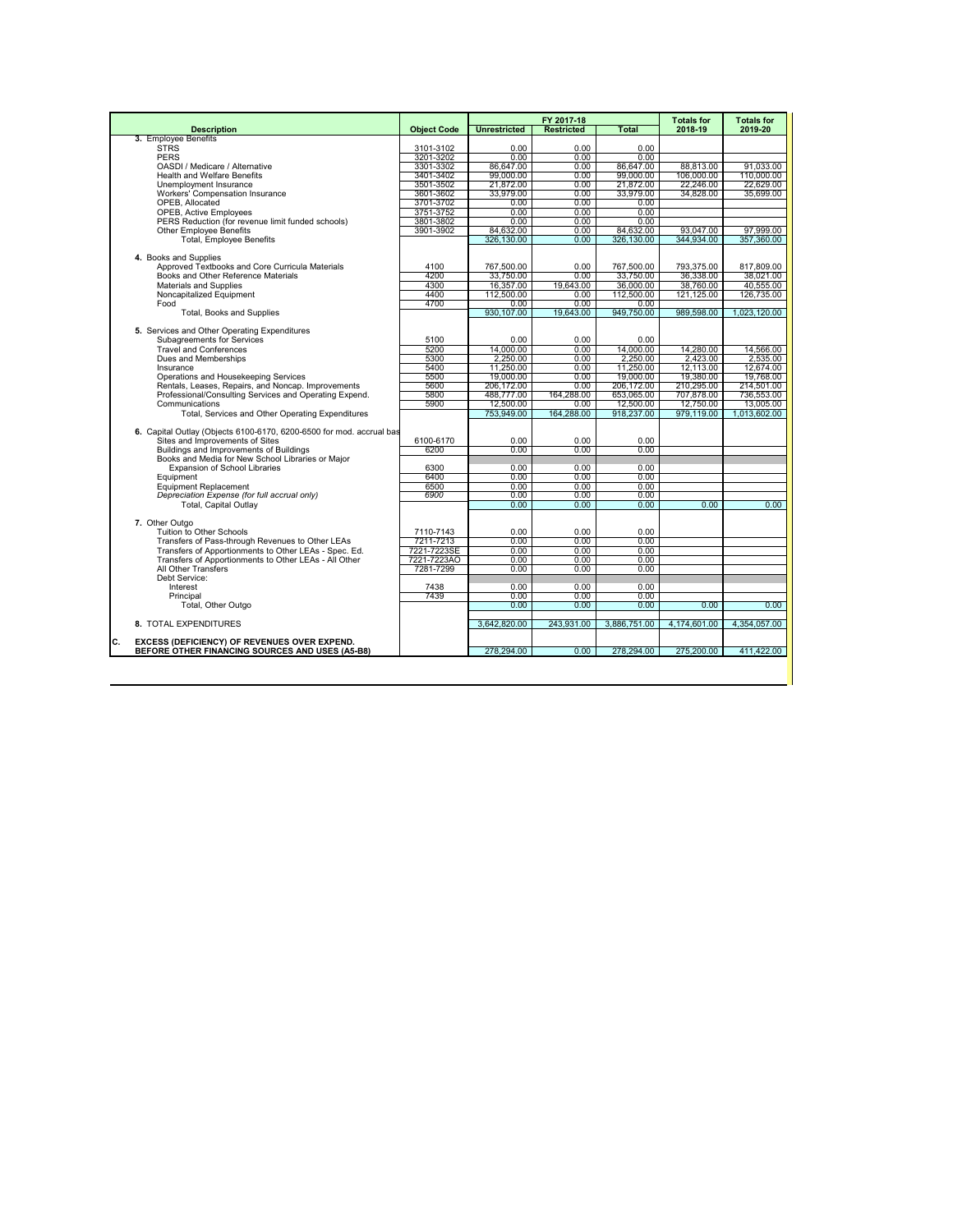|    |                                                                                                                                                                                                                                                                                                                                                                                                                                                                                     |                                                                              |                                                      | FY 2017-18                   |                                                              | <b>Totals for</b>        | <b>Totals for</b>          |
|----|-------------------------------------------------------------------------------------------------------------------------------------------------------------------------------------------------------------------------------------------------------------------------------------------------------------------------------------------------------------------------------------------------------------------------------------------------------------------------------------|------------------------------------------------------------------------------|------------------------------------------------------|------------------------------|--------------------------------------------------------------|--------------------------|----------------------------|
|    | <b>Description</b>                                                                                                                                                                                                                                                                                                                                                                                                                                                                  | <b>Object Code</b>                                                           | <b>Unrestricted</b>                                  | <b>Restricted</b>            | Total                                                        | 2018-19                  | 2019-20                    |
| D. | <b>OTHER FINANCING SOURCES / USES</b><br>1. Other Sources                                                                                                                                                                                                                                                                                                                                                                                                                           |                                                                              |                                                      |                              |                                                              |                          |                            |
|    | 2. Less: Other Uses                                                                                                                                                                                                                                                                                                                                                                                                                                                                 | 8930-8979<br>7630-7699                                                       | 0.00<br>0.00                                         | 0.00<br>0.00                 | 0.00<br>0.00                                                 |                          |                            |
|    | 3. Contributions Between Unrestricted and Restricted Accounts                                                                                                                                                                                                                                                                                                                                                                                                                       |                                                                              |                                                      |                              |                                                              |                          |                            |
|    | (must net to zero)                                                                                                                                                                                                                                                                                                                                                                                                                                                                  | 8980-8999                                                                    | 0.00                                                 | 0.00                         | 0.00                                                         |                          |                            |
|    |                                                                                                                                                                                                                                                                                                                                                                                                                                                                                     |                                                                              |                                                      |                              |                                                              |                          |                            |
|    | 4. TOTAL OTHER FINANCING SOURCES / USES                                                                                                                                                                                                                                                                                                                                                                                                                                             |                                                                              | 0.00                                                 | 0.00                         | 0.00                                                         | 0.00                     | 0.00                       |
| E. | NET INCREASE (DECREASE) IN FUND BALANCE (C + D4)                                                                                                                                                                                                                                                                                                                                                                                                                                    |                                                                              | 278.294.00                                           | 0.00                         | 278,294.00                                                   | 275.200.00               | 411.422.00                 |
| F. | <b>FUND BALANCE, RESERVES</b><br>1. Beginning Fund Balance<br>a. As of July 1                                                                                                                                                                                                                                                                                                                                                                                                       | 9791                                                                         | 254.685.95                                           | 0.00                         | 254.685.95                                                   | 532.979.95               | 808.179.95                 |
|    | b. Adiustments to Beginning Balance                                                                                                                                                                                                                                                                                                                                                                                                                                                 | 9793, 9795                                                                   | 0.00                                                 | 0.00                         | 0.00                                                         |                          |                            |
|    | c. Adjusted Beginning Balance<br>2. Ending Fund Balance, June 30 (E + F.1.c.)                                                                                                                                                                                                                                                                                                                                                                                                       |                                                                              | 254.685.95<br>532,979.95                             | 0.00<br>0.00                 | 254,685.95<br>532,979.95                                     | 532.979.95<br>808,179.95 | 808.179.95<br>1,219,601.95 |
|    | Components of Ending Fund Balance (Optional):<br>a. Reserve For:<br>Revolving Cash (equals object 9130)<br>Stores (equals object 9320)<br>Prepaid Expenditures (equals object 9330)<br>All Others<br><b>General Reserve</b><br>Legally Restricted Balance<br>b. Designated Amounts:<br>Designated for Economic Uncertainties<br>Designated for Unrealized Gains of Investments &<br>Cash in County Treasury<br><b>Other Designations</b><br>c. Undesignated / Unappropriated Amount | 9711<br>9712<br>9713<br>9719<br>9730<br>9740<br>9770<br>9775<br>9780<br>9790 |                                                      |                              |                                                              |                          |                            |
|    | Components of Ending Fund Balance (Budget):<br>a. Nonspendable<br>Revolving Cash (equals object 9130)<br>Stores (equals object 9320)<br>Prepaid Expenditures (equals object 9330)<br>All Others<br>b. Restricted<br>c. Committed<br><b>Stabilization Arrangements</b><br>Other Commitments<br>d. Assigned<br><b>Other Assignments</b><br>e. Unassigned/Unappropriated                                                                                                               | 9711<br>9712<br>9713<br>9719<br>9740<br>9750<br>9760<br>9780                 | 0.00<br>0.00<br>0.00<br>0.00<br>0.00<br>0.00<br>0.00 | 0.00<br>0.00<br>0.00<br>0.00 | 0.00<br>0.00<br>0.00<br>0.00<br>0.00<br>0.00<br>0.00<br>0.00 |                          |                            |
|    | Reserve for Economic Uncertainties                                                                                                                                                                                                                                                                                                                                                                                                                                                  | 9789<br>9790                                                                 | 109,284.60                                           | 0.00                         | 109,284.60                                                   | 208,730.05               | 217,702.85                 |
|    | Undesignated / Unappropriated Amount                                                                                                                                                                                                                                                                                                                                                                                                                                                |                                                                              | 423,695.35                                           | 0.00                         | 423,695.35                                                   | 599,449.90               | 1.001.899.10               |